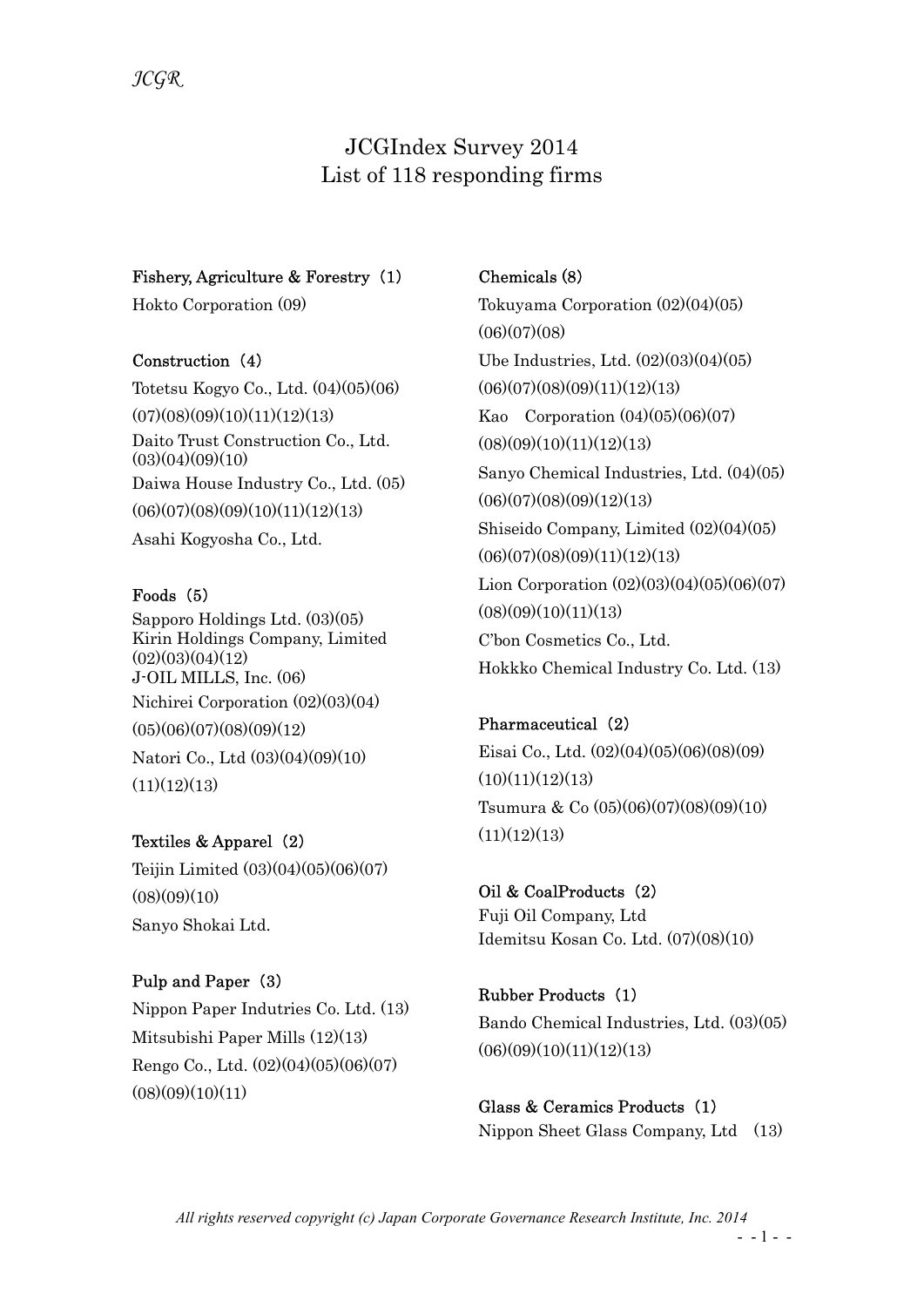JCGR

Iron & Steel (1) Nippon Steel Corporation (04)(05)

# Nonferrous Metals (3)

Nippon Light Metal Holdings Company, Ltd. OSAKA Titanium technologies Co., Ltd. Tatsuta Electric Wire and Cable Co., Ltd.

# Machinery (11)

Howa Machinery, Ltd. (03)(04)(05)(11)  $(12)(13)$ Nissei Plastic Industrial Co., Ltd. Sumitomo Heavy Industries, Ltd. (04)  $(05)(06)(07)(08)(09)(10)(11)(12)$ Tsukishima Kikai Co., Ltd. (07)(08)  $(09)(10)(11)(12)(13)$ Sintokogio, Ltd (04)(06)(08)(09)(10)(11) (12) Anest Iwata Corporation (06)(07)(09) Heiwa Corporation (13) Glory Ltd (07)(08)(09)(10)(11)(12) NSK Ltd. (03)(07)(08)(12)(13) Hitachi Zosen Corporation (03)(04)(05)  $(06)(07)(08)(09)(10)(12)(13)$ Mitsubishi Heavy Industries, Ltd. (04)

 $(05)(06)(08)(09)(10)(12)(13)$ 

# Electric Appliancess (20)

Konica Minolta Japan, Inc. (02)(03)(04)  $(05)(06)(07)(08)(09)(10)(11)(12)(13)$ Hitachi, Ltd. (03)(04)(05)(06)(07)(08)  $(11)(12)(13)$ Toshiba Corporation  $(04)(05)(06)(07)$  $(08)(09)(10)(11)(12)(13)$ Mitsubishi Electric Corporation (04)  $(05)(06)(07)(08)(09)(11)(12)$ Omron Corporation  $(02)(03)(04)(05)$  $(06)(07)(08)(09)(10)(12)(13)$ Nitto Kogyo Corporation Idec Corporation NEC Corporation (04)(05)(06)(07)(08)(09)  $(10)(11)(12)(13)$ 

Anritsu Corporation (02)(03)(04)(05)  $(06)(07)(08)(09)(10)(11)(12)(13)$ Sony Corporation (04)(05)(06)(07)(08)  $(09)(10)(11)(12)(13)$ Tamura Corporation (02)(03)(04)(05)(06)  $(07)(08)(09)(11)(12)(13)$ Alps Alopine Co., Ltd. (13) Pioneer Corporation (04)(13) Sumida Corporation (02)(03)(04)(05)(06)  $(07)(08)(09)(10)(11)(12)(13)$ Yokogawa Electric Corporation (04)(05)  $(06)(07)(08)(09)(11)(12)(13)$ Advantest Corporation (06)(07)(08)(09)  $(10)(11)(12)(13)$ Cosel Co., Ltd. (03)(04)(05)(06)(08)(09) Iwasaki Electric Co., Ltd. Rohm Co., Ltd. (02)(03)(04)(05)(06)(07)  $(08)(09)(10)(11)(12)(13)$ Tokyo Electron Ltd. (02)(04)(05)(06)(08)  $(09)(11)(12)(13)$ 

# Transportation Equipment (1)

Mitsui E&S Shipbuilding Co., Ltd. (02)  $(03)(04)(05)(06)(07)(09)(10)(12)$ 

# Precision Instruments (2)

Terumo Corp. (03)(04)(05)(06)(07)(08)(09)  $(10)(11)(12)(13)$ Citizen Watch Co., Ltd. (06)(12)(13)

# Other Products (6)

Toppan Printing Co., Ltd. Pronexus Inc. (10) Daiken Corporation Toppan Printing Co., Ltd. (02)(03)(04)(05)  $(06)(07)(08)(09)(10)(11)(12)(13)$ Yamaha Corporation (02)(04)(05)(07)(09)  $(10)(11)(13)$ Aderans Company Limited (04)(05)(12) (13)